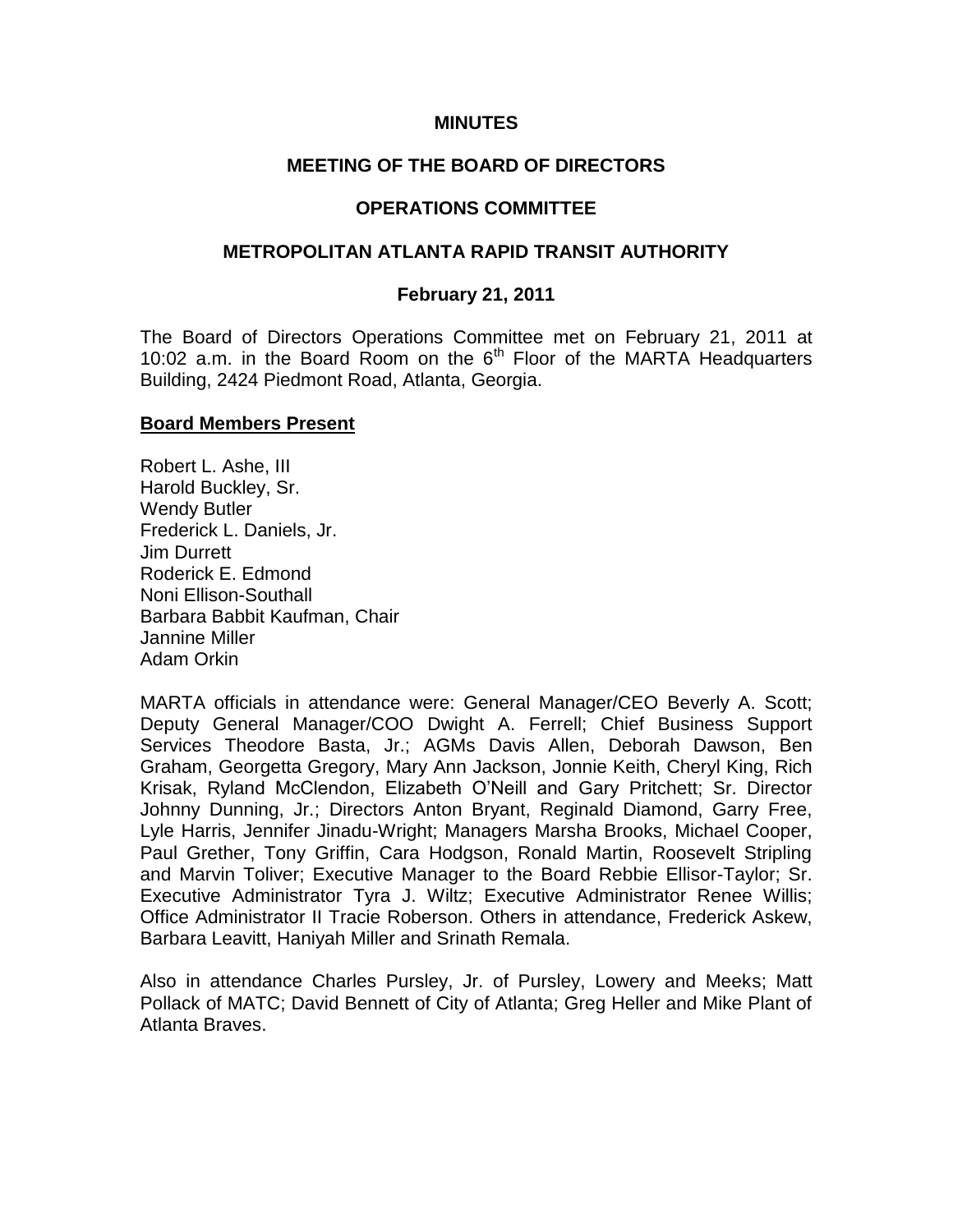### **Approval of January 24, 2011 Operations Committee Meeting Minutes**

On motion by Mr. Durrett seconded by Mr. Daniels, the minutes were unanimously approved by a vote of 7 to 0, with 7 members present.

#### **Resolution Authorizing the Award of a Contract for the Procurement of 2011 Ford Crown Victoria Vehicles for Police Services, Contract Proposal Number B22318**

Mr. Bryant presented this resolution for Board of Directors' approval authorizing the General Manager/CEO or her designee to enter into a contract with a State of Georgia contract vendor. The contract vendor, Akin Ford Corp. dba Akins Ford-Dodge-Chrysler-Jeep (reference State of Georgia Contract #SWC90796) will provide the Authority with seven (7) new Ford Crown Victoria vehicles for the Department of Police Services.

On motion by Mr. Durrett seconded by Mr. Daniels, the resolution was unanimously approved by a vote of 8 to 0, with 8 members present.

### **Resolution Authorizing the Award of a Sole Source Contract with Alstom Signaling, Inc. for the Procurement of Audio Frequency Track Circuit Modules, Request for Price Proposal Number P20169**

Mr. Free presented this resolution for Board of Directors' approval authorizing the General Manager/CEO or her delegate to enter into a contract with Alstom Signaling, Inc. for the procurement of audio frequency track circuit modules.

On motion by Mr. Buckley seconded by Mr. Durrett, the resolution was unanimously approved by a vote of 9 to 0, with 9 members present.

#### **DEO Report - Resolution Authorizing the Award of a Sole Source Contract with Alstom Signaling, Inc. for the Procurement of Audio Frequency Track Circuit Modules, Request for Price Proposal Number P20169**

Mr. Diamond presented a DEO Report on the Resolution Authorizing the Award of a Sole Source Contract with Alstom Signaling, Inc. for the Procurement of Audio Frequency Track Circuit Modules, Request for Price Proposal Number P20169.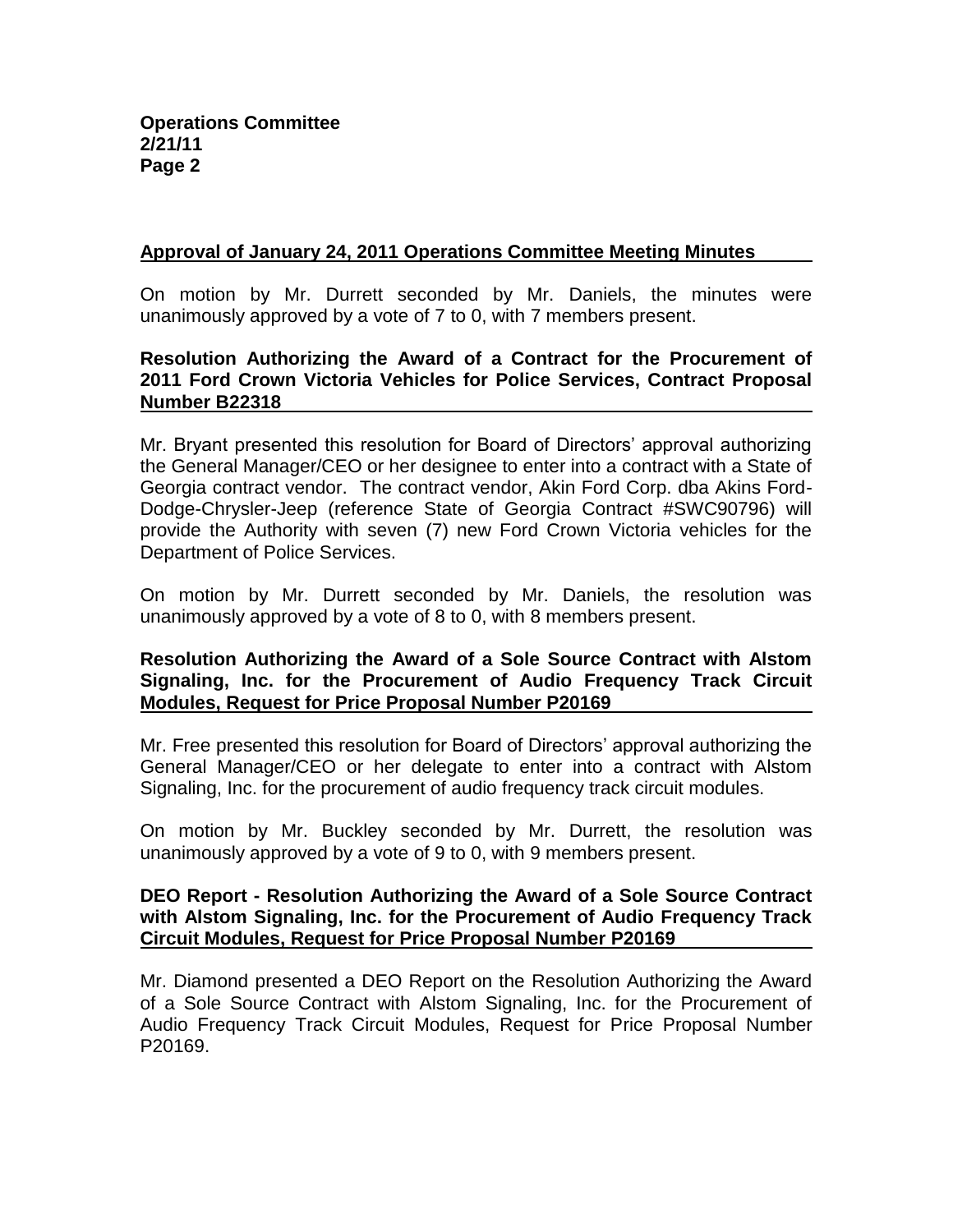### **Briefing – Atlanta Streetcar**

Ms. King provided the Committee an update on the Atlanta Streetcar Project.

At the July 23, 2009 Operations Committee meeting the Committee was briefed on the project and was asked to forward for further Board action a resolution authorizing the General Manager/CO to enter into an Intergovernmental Agreement (IGA) with the City of Atlanta to prepare an application for a TIGER I (Transportation Investments Generating Economic Recovery) grant to construct the project. The Board approved a subsequent resolution at the August 3, 2009 meeting. At the November 8, 2010 Work Session the Board received an update on the award of the TIGER II grant for the project. The City of Atlanta (COA) is the grant applicant and owner of the assets and the Atlanta Downtown Improvement District (ADIA) is a financial partner. MARTA is not a direct financial contributor to the project but serves as a managing partner for implementation and the Federal Transit Administration (FTA) Grantee for the project. As Grantee, MARTA will administer the Federal relationship, act as the recipient of funds and certify and assure to FTA that all Federal obligations are met. The local match required for the project will be obligated by COA and ADID to MARTA through the terms and conditions specified in the IGA.

# *Anticipated MARTA Board Actions to Implement the Atlanta Streetcar Project*

- The primary governance structure for the streetcar will be established through an IGA between COA and MARTA. This item is anticipated for the March  $7<sup>th</sup>$  2011 Board Meeting
- The procurement of the infrastructure for the streetcar, including the light maintenance facility, tracks, stops and the power system will be for a design-build contractor. This will occur through a two-step Request for Qualifications/Request for Proposals (RFQ/RFP) process. The RFQ is anticipated for the March  $7<sup>th</sup>$  2011 Board Meeting. The RFP is anticipated for the May 2011 Business Management Committee meeting and for full MARTA Board consideration at the June  $6<sup>th</sup>$  meeting.
- MARTA will sign a non-binding Letter of Intent (LOI) with a vehicle supplier  $\bullet$ prior to February 28<sup>th</sup> on behalf of COA for vehicle acquisition. The procurement of the streetcar rail vehicles is anticipated at the March Operations Committee meeting and the April 11<sup>th</sup> Board meeting.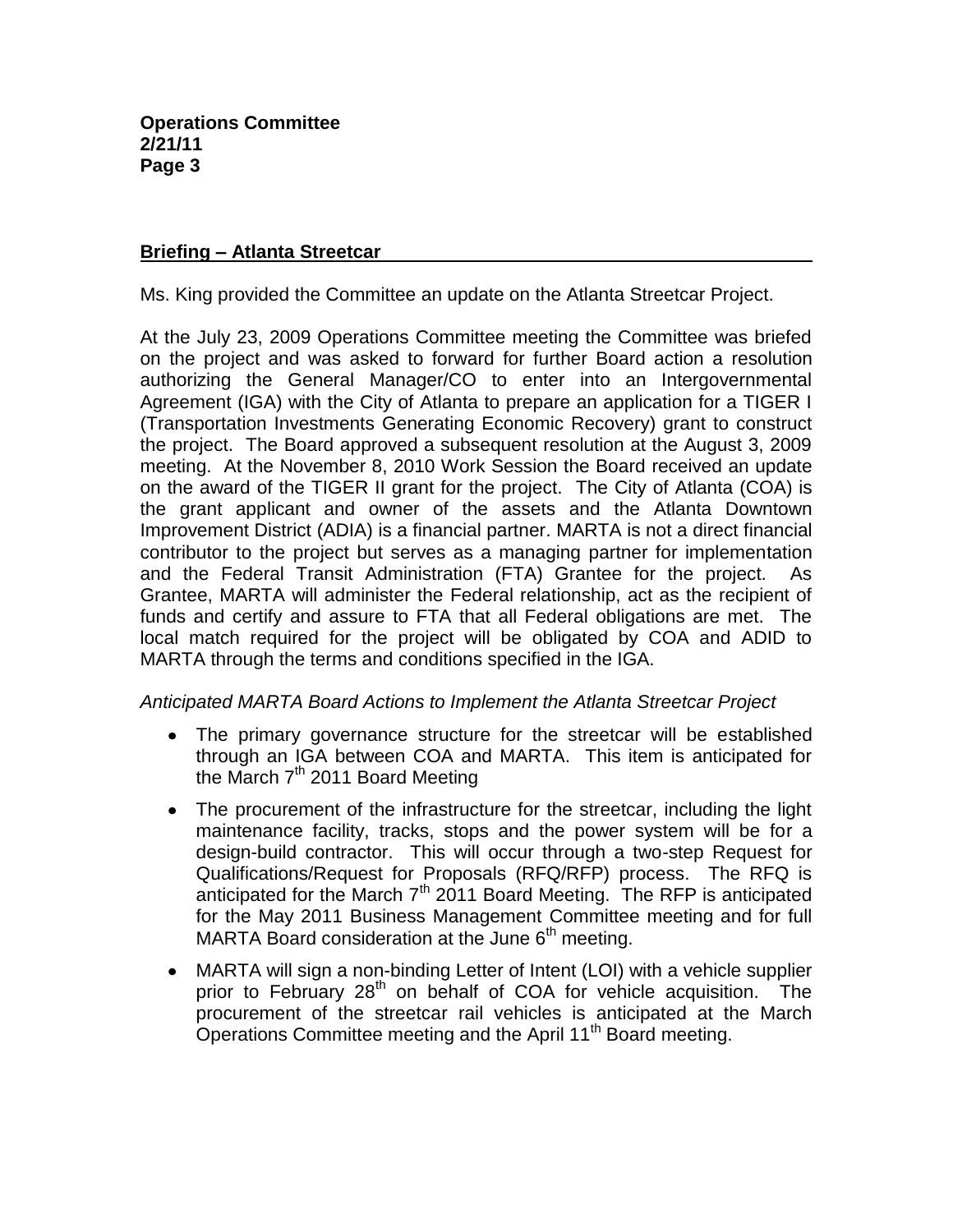- The authorization to apply for a FTA Grant for the Federal share of the streetcar funding is anticipated at the April Business Management Committee meeting and for full MARTA Board consideration at the Mav 9<sup>th</sup> meeting.
- The request to award a Design-Build contract is anticipated for the October 17<sup>th</sup> Operations Committee meeting with Board consideration of award at the November Board meeting, or sooner.
- MARTA will procure trackway components as an option on the upcoming TRIII procurement contract – this will include running rail and turnouts needed. It is anticipated that this will go to the Operations Committee for consideration on March 21<sup>st</sup> and the full Board for consideration on April 11, 2011.
- MARTA may be requested to procure financing for the streetcar construction project. It is anticipated that this will be folded into the Design-Build contract process. Additionally, vehicle procurement financing may be requested – this would be through a separate procurement, to be determined.

# **Resolution Authorizing the Solicitation of Qualifications for the Atlanta Streetcar Project Design-Build Contract**

Ms. King presented this resolution for Board of Directors' approval authorizing the General Manager/CEO or her delegate to solicit qualifications for the procurement of the Atlanta Streetcar Design-Build Project.

The purpose of the Request for Qualifications (RFQ) is to qualify firms or teams and determine their eligibility to receive the subsequent Request for Proposals (RFP). The Atlanta Streetcar Project is a joint undertaking between and among the City of Atlanta, the Atlanta Downtown Improvement District and MARTA.

On motion by Mr. Durrett seconded by Mr. Buckley, the resolution was unanimously approved by a vote of 9 to 0, with 10\* members present.

*\*One Board Member is a non-voting member*